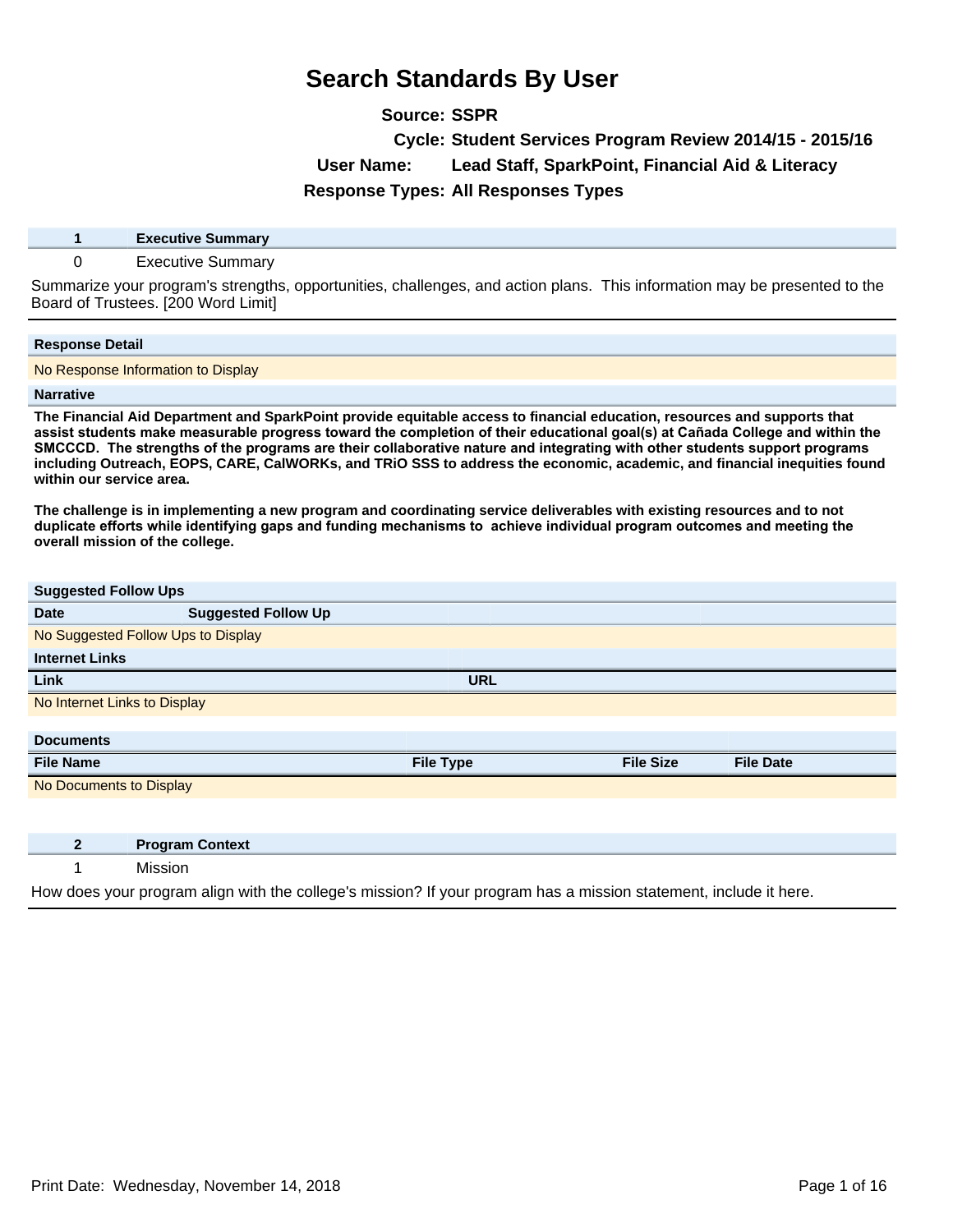**Source: SSPR Cycle: Student Services Program Review 2014/15 - 2015/16 User Name: Lead Staff, SparkPoint, Financial Aid & Literacy Response Types: All Responses Types**

#### **Response Detail**

#### No Response Information to Display

#### **Narrative**

Mission: How does your program align with the college's mission? If your program has a mission statement, include it here.

#### **SparkPoint Mission Statement**

**SparkPoint is a one stop financial education and financial coaching service center for students and other members of the**  community. Individuals utilize SparkPoint services and resources to achieve financial stability. SparkPoint financial coaches **work like personal trainers to support financial fitness.** 

#### **Financial Aid Mission Statement**

It is the mission of the Cañada College Financial Aid Department to aid students and prospective students in their **understanding, application, and timely receipt of all eligible financial aid resources they need to reduce the significant barriers the costs of higher education present. Our philosophy is that everyone is deserving of an education and we support this entitlement through education, compassion and respect** 

#### **Mission: How does your program align with the college's mission?**

Cañada College's Mission Statement states that we provide our community with an environment that ensures students from **diverse backgrounds have the opportunity to achieve their educational goals and through a Vision that is committed to supporting inclusion of diverse cultures and the practice of personal support and development. The underlying values that support our Mission and Vision include a commitment towards transforming lives, supporting a diverse and inclusive environment and strengthening community relationships.** 

**SparkPoint and Financial Aid services align with and support the College¶s Mission and Values by promoting access and ensuring that students from diverse backgrounds and socio-economics challenges are provided with equitable access to the necessary financial resources and supports that facilitate their ability to achieve their educational goals whether it is a**  certificate, degree or transfer. Our programs are inclusive and staff are well trained to support the diverse needs of our students and community.

### **Suggested Follow Ups**

| <b>Ouggested Lollow Ops</b>  |                                    |                  |                  |                  |
|------------------------------|------------------------------------|------------------|------------------|------------------|
| <b>Date</b>                  | <b>Suggested Follow Up</b>         |                  |                  |                  |
|                              | No Suggested Follow Ups to Display |                  |                  |                  |
| <b>Internet Links</b>        |                                    |                  |                  |                  |
| Link                         |                                    | <b>URL</b>       |                  |                  |
| No Internet Links to Display |                                    |                  |                  |                  |
|                              |                                    |                  |                  |                  |
| <b>Documents</b>             |                                    |                  |                  |                  |
| <b>File Name</b>             |                                    | <b>File Type</b> | <b>File Size</b> | <b>File Date</b> |
| No Documents to Display      |                                    |                  |                  |                  |
|                              |                                    |                  |                  |                  |
| 2                            | <b>Program Description</b>         |                  |                  |                  |
| <b>Program Description</b>   |                                    |                  |                  |                  |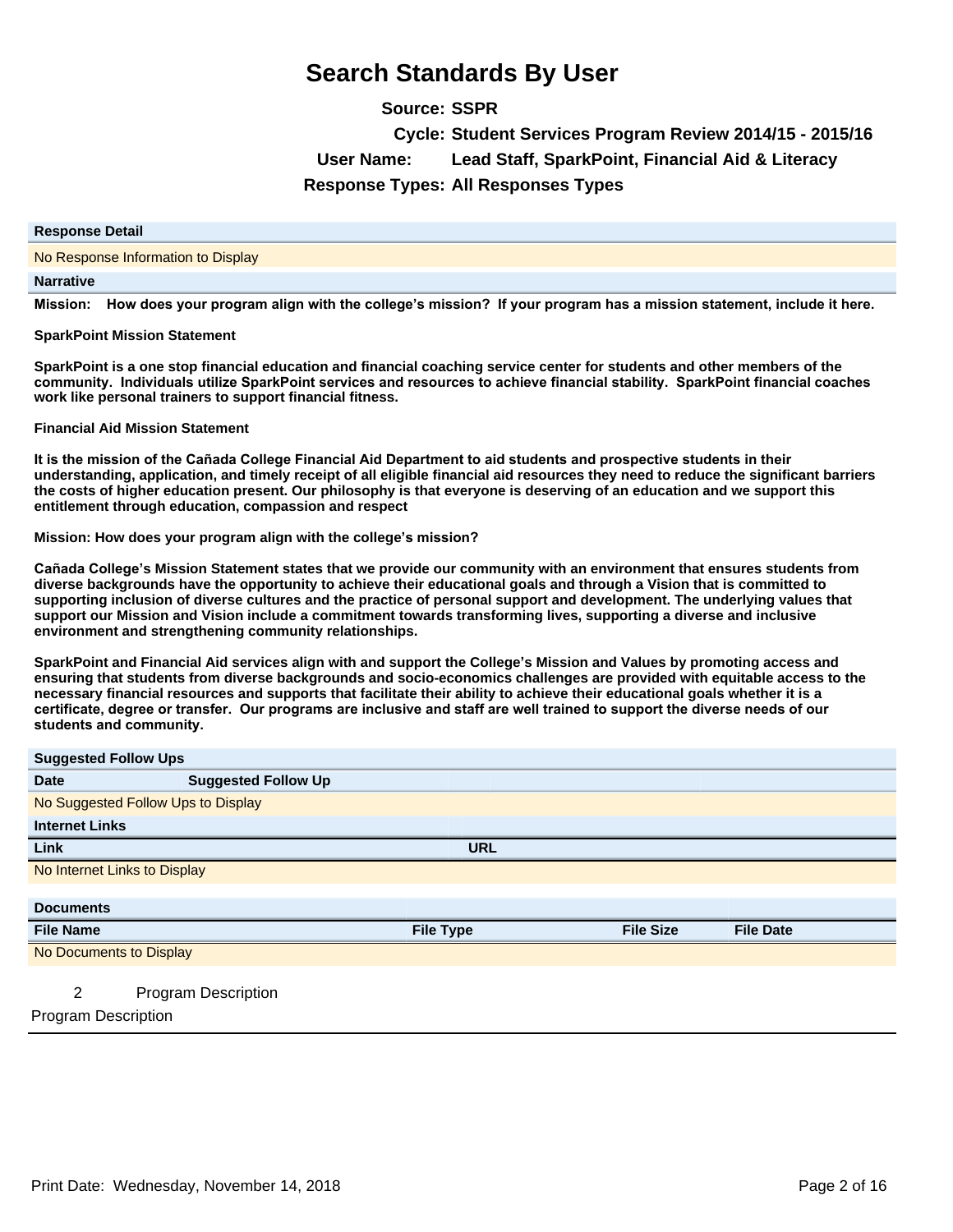**Source: SSPR Cycle: Student Services Program Review 2014/15 - 2015/16 User Name: Lead Staff, SparkPoint, Financial Aid & Literacy Response Types: All Responses Types**

| <b>Response Detail</b>             |
|------------------------------------|
| No Response Information to Display |
| <b>Narrative</b>                   |
| <b>Program Description</b>         |

**Both the Financial Aid Department and SparkPoint provide equitable access to resources and supports that assist students under varying levels of financial stress to make measurable progress toward the completion of their educational goal(s) at**  Cañada College and within the SMCCCD. Where these programs differ is that most financial assistance programs administered through the Cañada Financial Aid Department are highly regulated by both state and federal authority and SparkPoint has the flexibility to fill the financial gaps for students and families where conventional financial aid may be limited or prohibited. In **tandem, both resources assist students to build a stable foundation from which they can be successful and overcome longstanding inequities in both education and career potential.**

| <b>Suggested Follow Ups</b>        |                            |                  |                  |                  |  |
|------------------------------------|----------------------------|------------------|------------------|------------------|--|
| <b>Date</b>                        | <b>Suggested Follow Up</b> |                  |                  |                  |  |
| No Suggested Follow Ups to Display |                            |                  |                  |                  |  |
| <b>Internet Links</b>              |                            |                  |                  |                  |  |
| Link                               |                            | <b>URL</b>       |                  |                  |  |
| No Internet Links to Display       |                            |                  |                  |                  |  |
|                                    |                            |                  |                  |                  |  |
| <b>Documents</b>                   |                            |                  |                  |                  |  |
| <b>File Name</b>                   |                            | <b>File Type</b> | <b>File Size</b> | <b>File Date</b> |  |
|                                    |                            |                  |                  |                  |  |
| No Documents to Display            |                            |                  |                  |                  |  |

### 3 Community and Labor Needs

Describe how changes in community needs, employment needs, technology, licensing, or accreditation affect your program.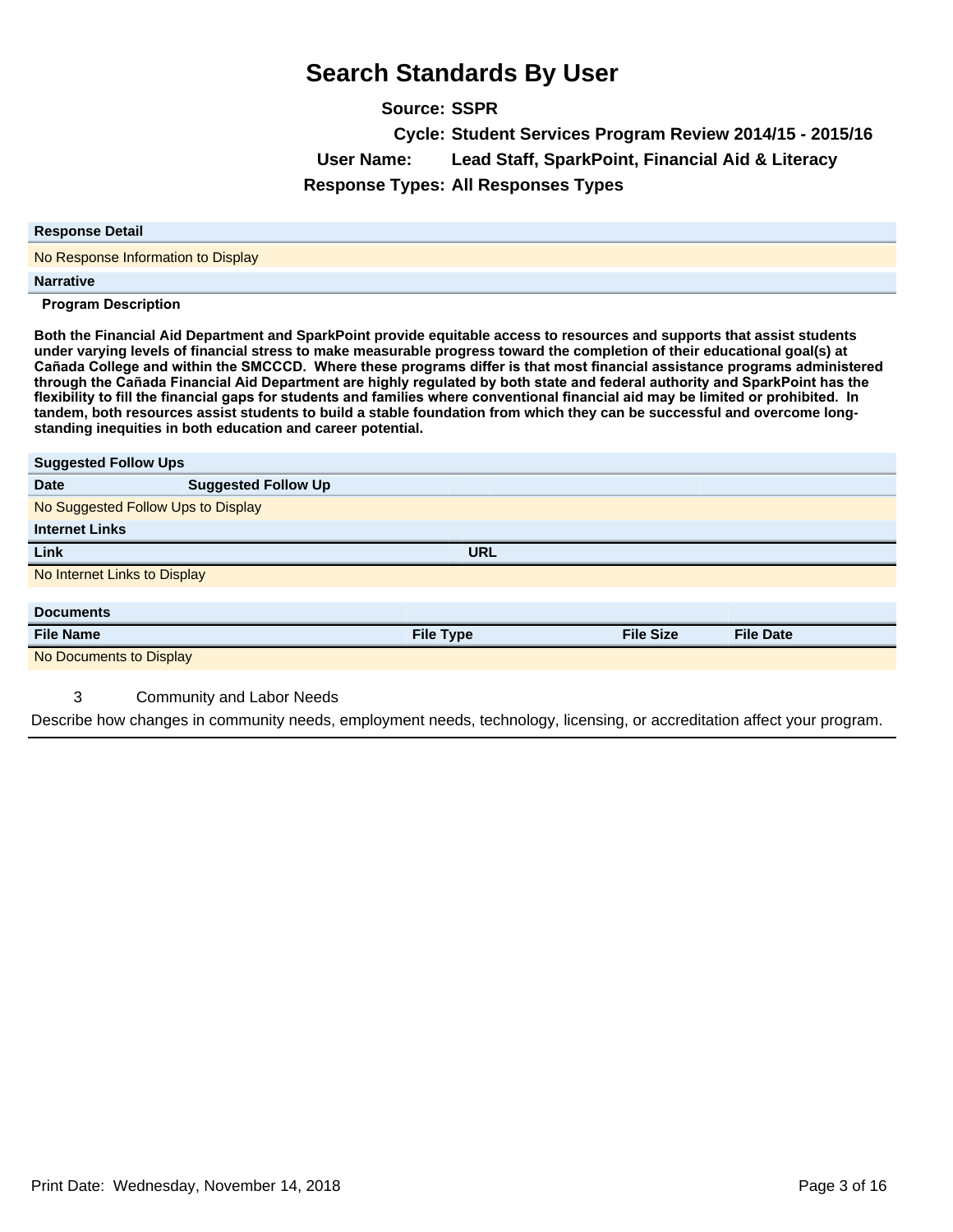**Source: SSPR**

**Cycle: Student Services Program Review 2014/15 - 2015/16 User Name: Lead Staff, SparkPoint, Financial Aid & Literacy Response Types: All Responses Types**

#### **Response Detail**

No Response Information to Display

#### **Narrative**

**Community and Labor Needs: Describe how changes in community needs, employment needs, technology, licensing, or accreditation affect your program.** 

**By providing access to resources that promote equity, the Financial Aid Department and SparkPoint provide services and supports that increase the college¶s efforts to close the ³achievement´gap faced by students of low-socio-economic status.** 

1) SparkPoint is aligned with the SMCCCD Board's commitment to providing a wide array of student services that are **necessary and that support student success as stated under the Student Centered: Mission Core Value of the August 2014 Reaffirmation of Core Value and Principles.** 

2) The California Community Colleges Chancellors Office (CCCCO) launched a financial education initiative this year. The **objective is for all community colleges to launch the initiative in phases in order to ³institutionalize´financial education through**  training, activities, workshops, curriculum and other supports. Financial Aid and SparkPoint are collaborating in this effort. 3) During the 2014-15 academic year, there has been a substantial increase in the number of requests from campus programs, local high schools and community organizations for financial aid related presentations and workshops. The Financial Aid **Department has managed to fulfill most of these requests; however, some requests have been declined due to staffing**  availability. This signals an increasing awareness and concern by students and families about college cost and being able to pay for it.

4) Collaborations with community partners strengthens community relationships and increase access to educational **opportunities for previously underserved populations.** 

5) Launching a new SparkPoint Center that includes providing individually tailored one-on-one student-centered financial **coaching, opening a food pantry that serves students and the community and connecting students to on-campus and offcampus resources including access to public benefits, serves to address the income disparities found within our county by providing income supports and asset building for low-to medium income families.** 

6) Exploring the possibility of offering a Financial Literacy class or embedding financial education curriculum in a College **Success class will provide short-term financial solutions for struggling students along with access to life-long money management skills.**

### **Suggested Follow Ups**

| <b>Ouggested Fullow Ops</b>  |                                    |                  |                  |                  |  |
|------------------------------|------------------------------------|------------------|------------------|------------------|--|
| <b>Date</b>                  | <b>Suggested Follow Up</b>         |                  |                  |                  |  |
|                              | No Suggested Follow Ups to Display |                  |                  |                  |  |
| <b>Internet Links</b>        |                                    |                  |                  |                  |  |
| Link                         |                                    | <b>URL</b>       |                  |                  |  |
| No Internet Links to Display |                                    |                  |                  |                  |  |
|                              |                                    |                  |                  |                  |  |
| <b>Documents</b>             |                                    |                  |                  |                  |  |
| <b>File Name</b>             |                                    | <b>File Type</b> | <b>File Size</b> | <b>File Date</b> |  |
| Ale Desconsiste to Disclose  |                                    |                  |                  |                  |  |

No Documents to Display

|   | <b>Looking Back</b>             |
|---|---------------------------------|
| 4 | Major Accomplishments           |
|   | Describe major accomplishments. |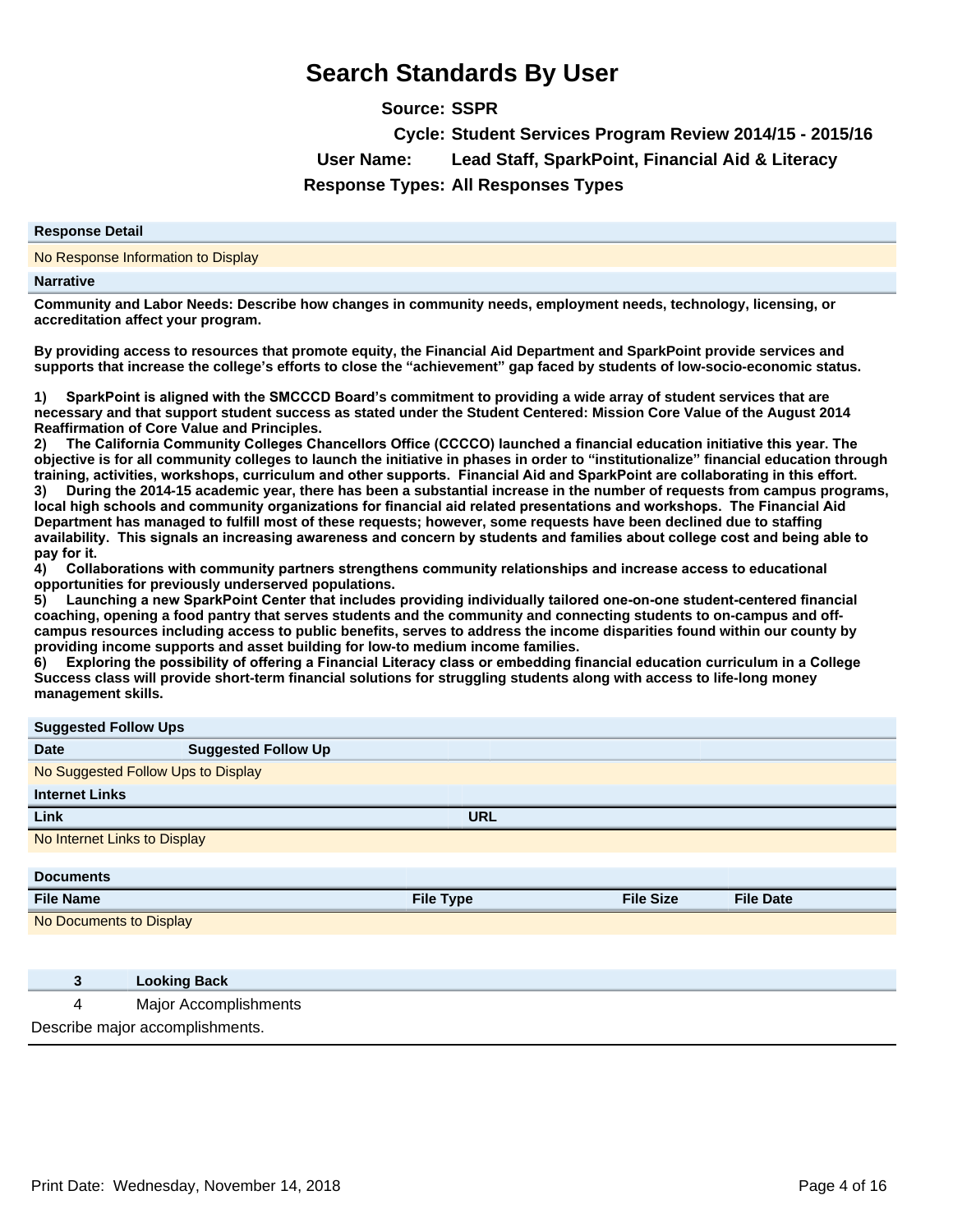**Source: SSPR**

**Cycle: Student Services Program Review 2014/15 - 2015/16**

**User Name: Lead Staff, SparkPoint, Financial Aid & Literacy**

**Response Types: All Responses Types**

### **Response Detail**

No Response Information to Display

#### **Narrative**

**Major accomplishments** 

#### **SparkPoint**

SparkPoint Planning: In February 2014, Cañada College applied for and was awarded a one year \$100K grant (renewable for **2 additional years) to launch a SparkPoint Center** 

Spring 2014: A SparkPoint Planning and Steering Committee was formed to provide vision and direction leading to the **Iaunch of the new SparkPoint Center at Cañada College.** 

Renovations: Converting the Financial Literacy Lab into a flexible classroom that is welcoming adding new paint and **purchasing new movable tales, 20 dedicated laptops, a printer/scanner, and whiteboards.** 

**Conferences / Professional Development. During this period, staff attended the following:** 

a) Staff attended a 2.5 day Working Families Success Network Convening - Indianapolis, IN.

**Financial Aid** 

Implemented major Direct Loan reporting changes for the Subsidized Loan Program as required by the Department of **Education (150% SULA).** 

**ā&RQGXFWHGILUVWDQQXDO³Dream Focus Group´with undocumented AB 540 students to better understand their needs and to improve internal processes for serving this segment of our student population.** 

Successfully advocated through the spring 2014 hiring justification process for a 1.0 FTE Financial Aid Technician. This **position has been funded since 2011 through Measure G on an annually approved short term basis.** 

Developed and implemented a Financial Aid Satisfactory Academic Progress (SAP) Student Success Workshop as a new **appeal requirement for students that have become ineligible for federal and state financial aid programs as a result of failing to meet minimum SAP requirements.**

#### **Suggested Follow Ups**

| $\frac{3}{2}$                      |                            |                  |                  |                  |
|------------------------------------|----------------------------|------------------|------------------|------------------|
| <b>Date</b>                        | <b>Suggested Follow Up</b> |                  |                  |                  |
| No Suggested Follow Ups to Display |                            |                  |                  |                  |
| <b>Internet Links</b>              |                            |                  |                  |                  |
| <b>Link</b>                        |                            | <b>URL</b>       |                  |                  |
| No Internet Links to Display       |                            |                  |                  |                  |
|                                    |                            |                  |                  |                  |
| <b>Documents</b>                   |                            |                  |                  |                  |
| <b>File Name</b>                   |                            | <b>File Type</b> | <b>File Size</b> | <b>File Date</b> |
| No Documents to Display            |                            |                  |                  |                  |
|                                    |                            |                  |                  |                  |

### 5 Impact of Resource Allocations

Describe the impact to date that each new resource (staff, non-instructional assignment, equipment, facilities, research, funding) has had on your program/department/office and measures of student success or client satisfaction.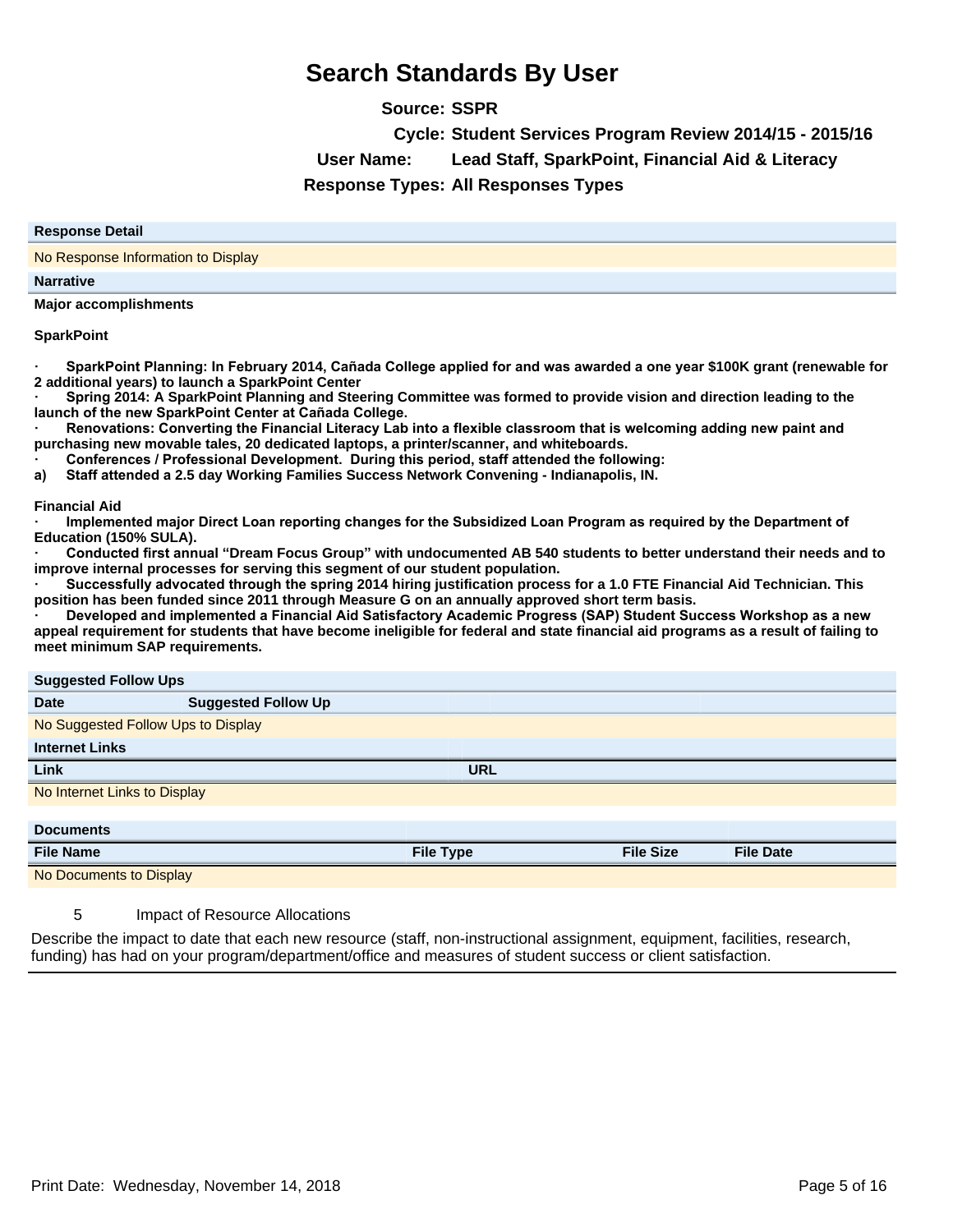**Source: SSPR Cycle: Student Services Program Review 2014/15 - 2015/16 User Name: Lead Staff, SparkPoint, Financial Aid & Literacy Response Types: All Responses Types**

#### **Response Detail**

No Response Information to Display

**Narrative**

**Impact of Resource Allocations:** 

**Describe the impact to date that each new resource (staff, non-instructional assignment, equipment, facilities, research, funding) has had on your program/department/office and measures of student success or client satisfaction.** 

**Development of the SparkPoint program - Funding was first identified through the WFSN Grant that the college applied for in**  spring 2014. A committee was formed to develop the proposal, draft the work plan and logic model.

**Partnership with UWBA to provide technical assistance, participation in advisory and steering committees, development of marketing materials, data collection tools/ETO and networking has been foundational for securing additional funds to implement the program.** 

**No staffing hires occurred during the looking back period of July 2013±June 2014.** 

| <b>Suggested Follow Ups</b>        |                            |                  |                  |                  |
|------------------------------------|----------------------------|------------------|------------------|------------------|
| <b>Date</b>                        | <b>Suggested Follow Up</b> |                  |                  |                  |
| No Suggested Follow Ups to Display |                            |                  |                  |                  |
| <b>Internet Links</b>              |                            |                  |                  |                  |
| Link                               |                            | <b>URL</b>       |                  |                  |
| No Internet Links to Display       |                            |                  |                  |                  |
|                                    |                            |                  |                  |                  |
| <b>Documents</b>                   |                            |                  |                  |                  |
| <b>File Name</b>                   |                            | <b>File Type</b> | <b>File Size</b> | <b>File Date</b> |
| No Documents to Display            |                            |                  |                  |                  |
|                                    |                            |                  |                  |                  |

| Current State of the Program                                                  |  |
|-------------------------------------------------------------------------------|--|
| State of the Program - Observation                                            |  |
| Describe the current state of the program (include strengths and challenges). |  |
|                                                                               |  |
| <b>Response Detail</b>                                                        |  |
| No Response Information to Display                                            |  |
|                                                                               |  |

#### **Narrative**

A. Describe the current state of the program (include strengths and challenges).

**4 Current State of the Program**

#### **Strengths: Financial Aid**

**Financial Aid staff are well trained, deliver excellent service and work well across the College and District to streamline processes and improve service delivery.** 

**The hiring of a permanent 1.0 FTE Financial Aid Technician (.25 FTE allocated to SparkPoint) has added to the stability of**  the department since an annual request for funding an hourly position is no longer required to maintain staffing levels.

**The technical requirements for maintaining compliance with federal and state regulatory changes that impact institutional compliance and eligibility and the delivery of financial aid continues to be successfully addressed through ongoing training, collaboration across the three colleges¶financial aid departments and with district advisory bodies including FASC and ESC, and the continued support by ITS.** 

**There is strong collaboration between the Financial Aid Department and SparkPoint.** 

**There is a great deal of internal and external interest in the services and supports that are available from Financial Aid and**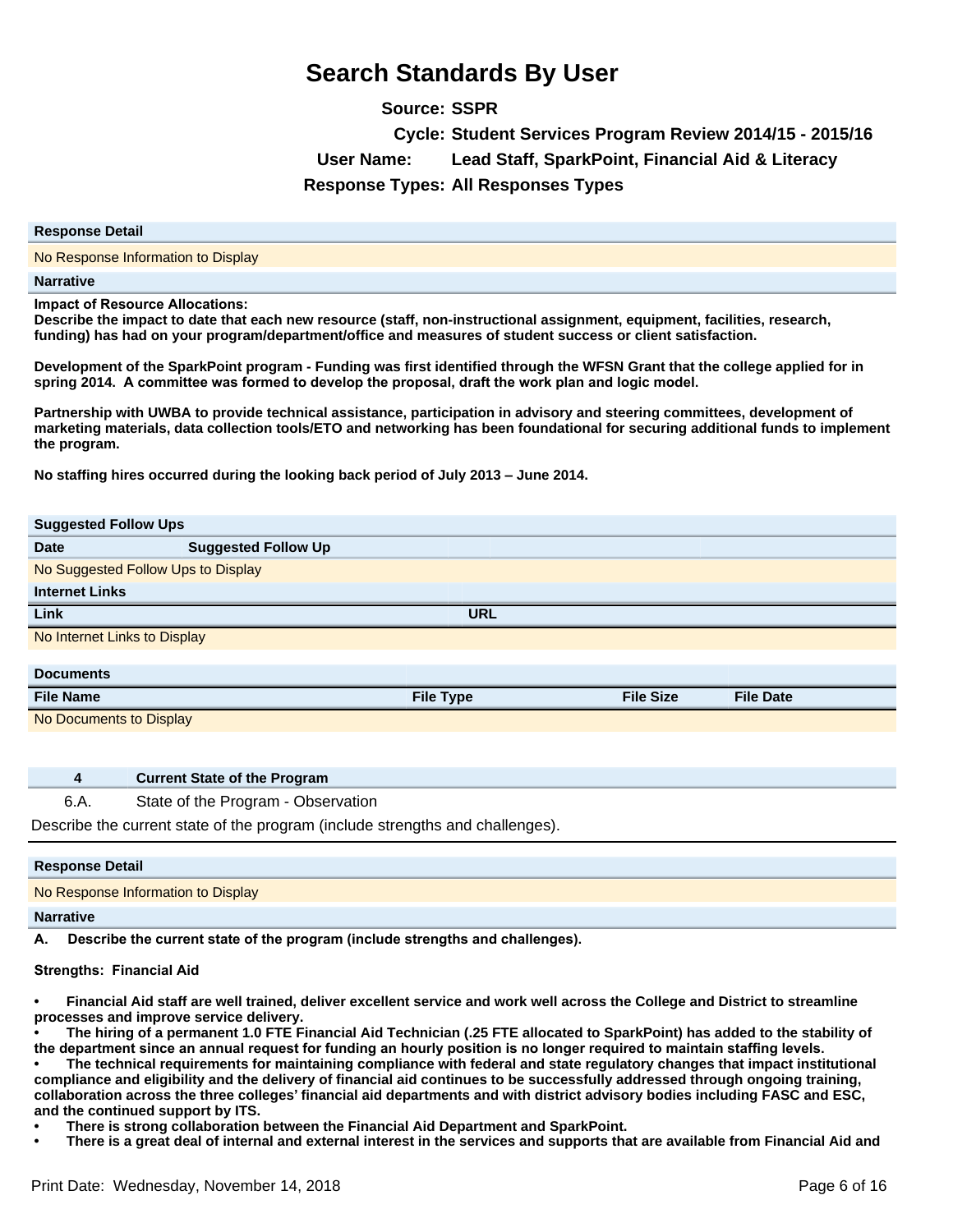#### **SparkPoint.**

#### **Strengths: SparkPoint**

**Successfully launched the SparkPoint Center (Feb 15) and currently delivering financial coaching, a food pantry, access to public benefits and referrals to internal and external support services** 

**Currently staffed with 1.95 FTE** 

**Increasing SparkPoint presence on campus by collaborating with multiple programs and services including Financial Aid, EOPS/CARE, CalWORKs & TRiO, etc...** 

**Establishing and cultivating community partnerships with the goal of increasing services and resources available to**  Cañada College students while increasing community awareness of Cañada College programs and services

#### **Challenges: Financial Aid**

**Staffing** 

 $\alpha$  Increasing requests for workshops, participation in a wide range of outreach activities on campus and within the community **and the allocation of staff time to participate in financial coaching activities for SparkPoint is stretching the staffing too thin for**  this to be sustainable.

 $\alpha$  Additional staffing is needed to support the expansion and scalability of SparkPoint services and continue to address the **increased demand both on campus and in the community for financial aid and financial education activities.** 

#### **Challenges: SparkPoint**

**Staffing** 

 $\,$  With the anticipated increase in financial coaching, the need for additional outreach and community partnerships, additional **100% dedicated staffing will be required to keep pace with SparkPoint growth.** 

**o** With the current 1.95 FTE, SparkPoint is already at capacity so additional staffing will be required to promote and coordinate **increased on-campus and off-campus SparkPoint services.** 

With the expected growth of SparkPoint at Cañada College, SparkPoint will require increased office space and technology **needs.** 

**Continued and increased sustainability (funding) will be necessary to allow the SparkPoint Center to fully develop and connect to and serve at-risk and difficult to serve populations.** 

#### **Current state of Financial Aid Department:**

**The Financial Aid Department is stable and, while stretched to meet the increased requests for participation in a broad range of activities, is currently staffed at a level that does not jeopardize program administration and compliance.** 

**There continues to be substantial regulatory changes being pushed down through the Department of Education on all Tile IV eligible institutions and by the State on Cal Grant eligible institutions that places exhaustive data collection and reporting**  requirements on the institution as a whole. This additional requlatory layer redirects staff time and other resources towards **compliance and away from supporting new student-centric initiatives.** 

#### **Current state of SparkPoint:**

1) Hiring of key SparkPoint Staff – (1.95 FTE)

a) Project Director – (1.0 FTE) Aug 2014 – duties include envisioning, planning, implementing, coordinating, and supervising **the day-to-day activities of the SparkPoint Center.** 

a) Office Assistant II – (0.2 FTE) – Sep 2014 – (20% SparkPoint / 80% various students services) Provides general support for **SparkPoint services** 

**b)** Retention Specialist – (0.5 FTE) – Nov 2014 – (50% SparkPoint / 50% EOPS, CARE, CalWORKs) duties included **implementing the use of Efforts to Outcome (ETO) software to track increases in student financial outcomes, intensive follow-up with matriculated students, as well as underperforming students to increase retention and success, and provide financial coaching.** 

c) Financial Aid Technician – (0.25 FTE) November 2014 – (25% SparkPoint / 75% Financial Aid) duties include providing one**on-one financial coaching for students and the community that leads towards increased financial stability, along with**  connecting students to campus resources.

d) Director of SparkPoint  $\dot{=}$  January 2015  $\dot{=}$  Reassignment of Project Director to Director of SparkPoint

2) Secured funding through United Way of the Bay Area (\$10,000) to launch the SparkPoint Center at Cañada College

3) Celebrated the launch of the SparkPoint at Cañada College Food Pantry in partnership with Second Harvest Food Bank of Santa Clara and San Mateo Counties. Currently over 40 families per week receive fresh food including protein, dairy, produce **and canned goods and grains.** 

2) Successfully celebrated the Grand Opening of the SparkPoint Center at Cañada College in February 2015.

3) Secured Funding through the San Francisco Foundation (\$149,000) to partner with JobTrain, Sequoia Unified School **District & Project BUILD to successfully launch the Collaboration for Successful Career Pathways (C4SCP), a 16-week Coding career ladder type class at delivered at JobTrain that currently has over 25 students enrolled and on track to earn as much as \$80/hour upon completion.** 

4) Received over \$11,000 in equipment (1 six foot freezer, one six foot refrigerator and a convertible hand truck) at no cost to the college from Second Harvest Food Bank of Santa Clara and San Mateo Counties to increase the Cañada College Food **Pantry¶s food distribution capacity.** 

5) Secured funding from Achieving the Dream (\$10,000) to conduct a prototype project designed to explore how incentivizing **students would lead towards students¶financial success.**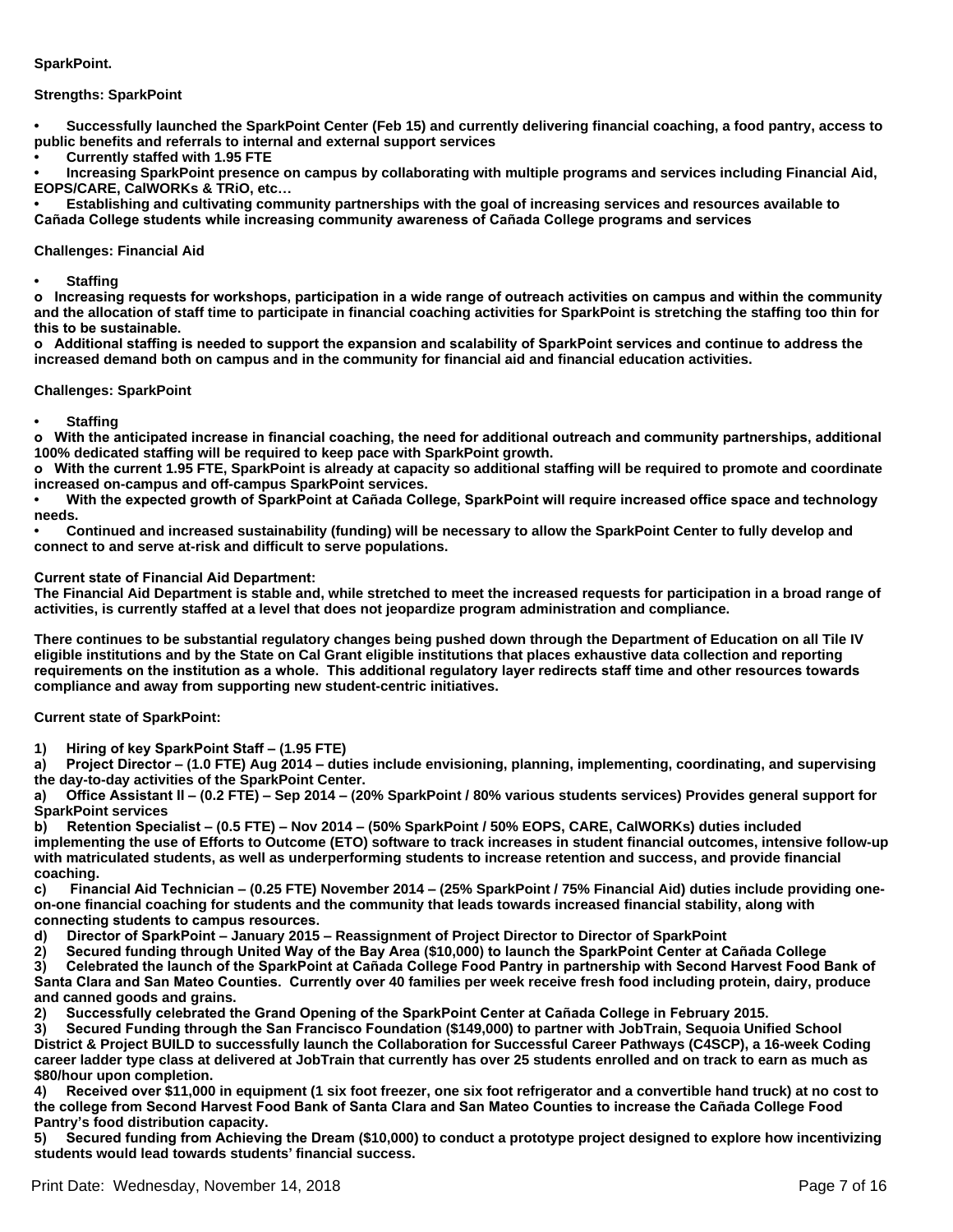6) Planning to work with San Mateo County CalFresh to secure funding (\$15,000 per year – renewable for one additional year) **to provide CalFresh outreach on campus.** 

7) Successfully trained 3 financial coaches (Jessica Boyle, Manny Delgado, & Yesenia Mercado) to begin offering financial coaching and completing three sets of day and evening financial coaching workshops delivered by the new Cañada College **Financial Coaches that were open to the campus community and focused on leading students to increased income, decreased debt, and credit building.** 

8) Currently all three financial coaches are meeting with individuals and delivering on-one-one financial coaching that **addresses individual student needs and concerns.** 

Connecting students to public benefits (CalFresh, Medical, and Cash Aid).

**10) Something about WFSN Pillars** 

11) Individual development accounts, and resources both on and off campus.

12) Collaborating with EOPS, CARE, CalWORKs, TRiO, COLTs Academy and soon Puente students to provide direct "hi-touch" **financial coaching services.** 

13) Providing numerous "low-touch" presentations across the District to various committees, programs and classrooms **including:** 

- a) ASCC
- b) EOPS / CARE Workshops
- c) District CTE Consortium Meeting
- d) **ECE Informational Night**
- e) Know Before You Owe Workshop
- f) Opening Day 2014
- g) Transfer Discipline Parade
- h) Since the beginning of March, over 40 classroom presentations.

14) Delivering in-service SparkPoint professional development for staff and faculty including the December 2014, "Debt vs. **Credit Pop-Up´workshop (presented by Community Financial Resources) designed to introduce campus staff, faculty and administrators to SparkPoint services.** 

15) Participation in numerous on and off campus committees including:

- a) ACES Academic Committee for Equity & Success
- **b)** ACCEL Adult Education, College, and Career Educational Leadership
- c) Classified Council
- d) Community of Practice
- **e)** Puente Writing Team
- f) Redwood City SparkPoint Workgroup
- g) SparkPoint Masterminds Meetings
- **h)** VISTA Supervisor's Meetings
- i) Planning councils on campus.
- 16) Attending Conferences / Professional Development. Staff attended the following:
- **D2 day training ±Sage Financial Solutions**
- **E2±day UWBA training in OAK for 5 staff members**
- **formula F**  $\bf{r}$  **2.5 day Achieving the Dream Training in BWI for 3 staff members**
- **G2.5 day Achieving the Dream Training in LIT**
- e) Continuing training by Skyline College SparkPoint Center
- f) On-going financial coaching training provided by Consumer Financial Resources
- **17) Outreach and Campus Involvement**
- a) Career Fair
- b) Connect to College
- c) Encompass Compassion Play: Wheels
- d) Fiesta Cañada
- e) National TRiO Day
- f) Presentations for COLTs Academy

| <b>Suggested Follow Ups</b>  |                                    |                  |                  |                  |  |
|------------------------------|------------------------------------|------------------|------------------|------------------|--|
| <b>Date</b>                  | <b>Suggested Follow Up</b>         |                  |                  |                  |  |
|                              | No Suggested Follow Ups to Display |                  |                  |                  |  |
| <b>Internet Links</b>        |                                    |                  |                  |                  |  |
| Link                         |                                    | <b>URL</b>       |                  |                  |  |
| No Internet Links to Display |                                    |                  |                  |                  |  |
|                              |                                    |                  |                  |                  |  |
| <b>Documents</b>             |                                    |                  |                  |                  |  |
| <b>File Name</b>             |                                    | <b>File Type</b> | <b>File Size</b> | <b>File Date</b> |  |
| No Documents to Display      |                                    |                  |                  |                  |  |
|                              |                                    |                  |                  |                  |  |

6.B. State of the Program - Evaluation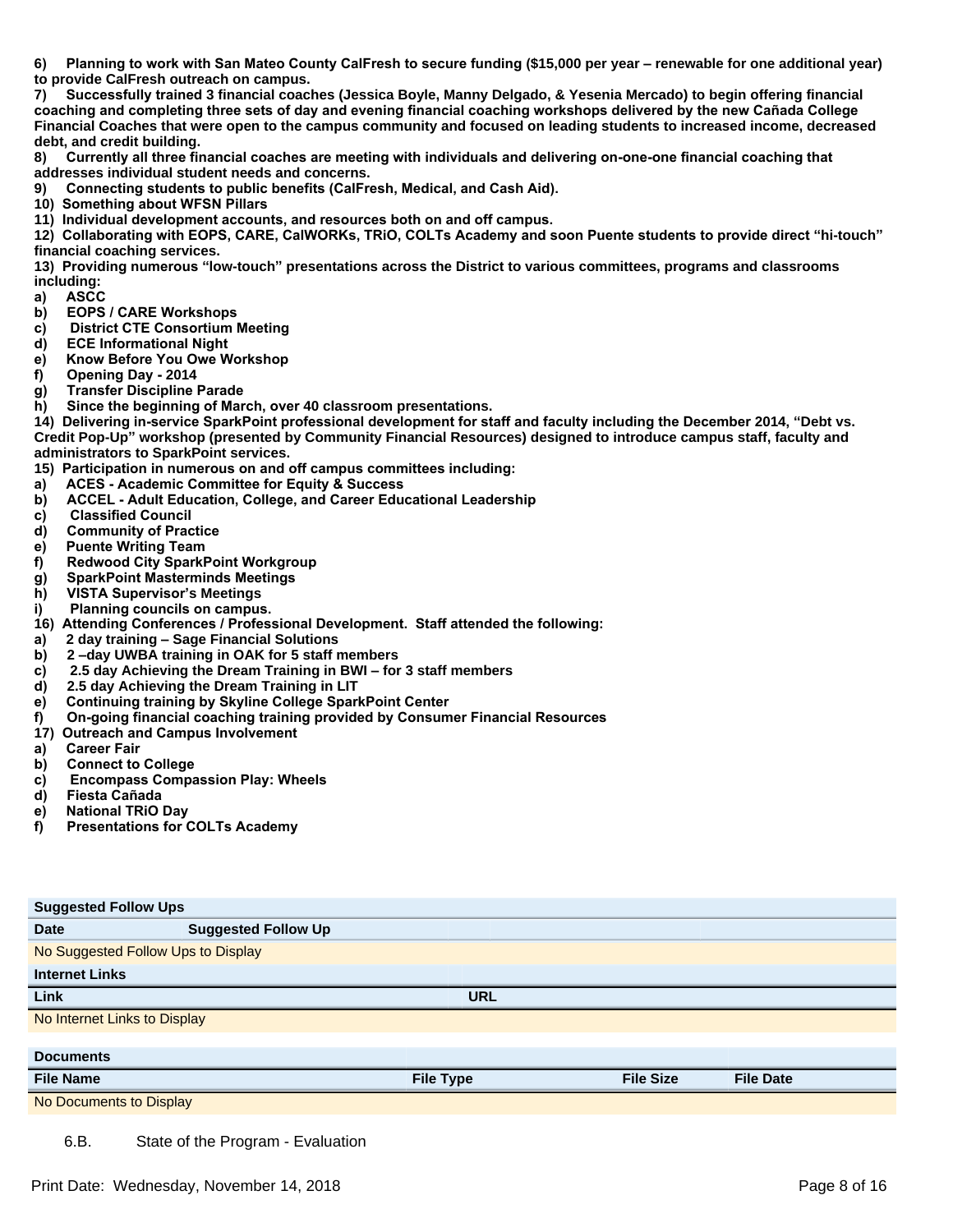**Source: SSPR Cycle: Student Services Program Review 2014/15 - 2015/16 User Name: Lead Staff, SparkPoint, Financial Aid & Literacy Response Types: All Responses Types**

What changes could be implemented to improve your program?

#### **Response Detail**

No Response Information to Display

#### **Narrative**

B. What changes could be implemented to improve your programs?

Hiring of a Program Services Coordinator that will be able to support, represent and provide coordination for Outreach, **Financial Aid and SparkPoint activities year-round and be the point of contact for external requests by campus programs and departments and community stakeholders for participation in their activities, workshops and other events.** 

Increasing SparkPoint staffing by either converting staff to a greater percentage for SparkPoint and / or increasing dedicated financial coaching and SparkPoint support. SparkPoint currently has neither a dedicated financial coach nor support staff. Therefore, with the roll out of financial coaching, and the anticipated increase in requests for SparkPoint services, it will **become increasingly challenging to deliver SparkPoint services when current staff are occupied with non-SparkPoint obligations.** 

*a* Creation of a CRER 401 class is expected to increase student retention and success by providing students with "in-time" **Intervention. The potential CRER 401 curriculum would introduce financial education to students and assist them with increasing their income, decreasing their debt, and building assets.** 

Creation of a VITA (Volunteer Income Tax Assistance) program would provide individuals (students and the community **(including staff)) earning under \$53,000 per year with free tax preparation.** 

**ā\$GGLWLRQDOIXQGLQJWRFRYHU6SDUN3RLQWDQG)LQDQFLDO\$LGH[SHQVHVGHVLJQHGWRILOOWKH³gap´that existing campus programs and services may not be able to address.** 

Hiring a dedicated financial coaching trainer. With the existing financial coaches being shared with other departments, this **individual would be responsible for leading a train-the-trainer method of increasing our current coaches¶ability to serve our students in addition to also providing dedicated financial coaching.** 

Develop a focus group to identify how SparkPoint and Financial Aid can better address student and community needs.

**Create marketing materials in Spanish.** 

Increase marketing efforts to connect students with SparkPoint and Financial Aid "where they are at" (e.g. classroom visits, **ASCC and student club meetings, in the community, etc.).**

| <b>Suggested Follow Ups</b>        |                            |                  |                  |                  |
|------------------------------------|----------------------------|------------------|------------------|------------------|
| <b>Date</b>                        | <b>Suggested Follow Up</b> |                  |                  |                  |
| No Suggested Follow Ups to Display |                            |                  |                  |                  |
| <b>Internet Links</b>              |                            |                  |                  |                  |
| Link                               |                            | <b>URL</b>       |                  |                  |
| No Internet Links to Display       |                            |                  |                  |                  |
|                                    |                            |                  |                  |                  |
| <b>Documents</b>                   |                            |                  |                  |                  |
| <b>File Name</b>                   |                            | <b>File Type</b> | <b>File Size</b> | <b>File Date</b> |
| No Documents to Display            |                            |                  |                  |                  |

### 7.A. Current SAOs and SLOs

State your current year Service Area Outcomes (SAOs) and Student Learning Outcomes (SLOs).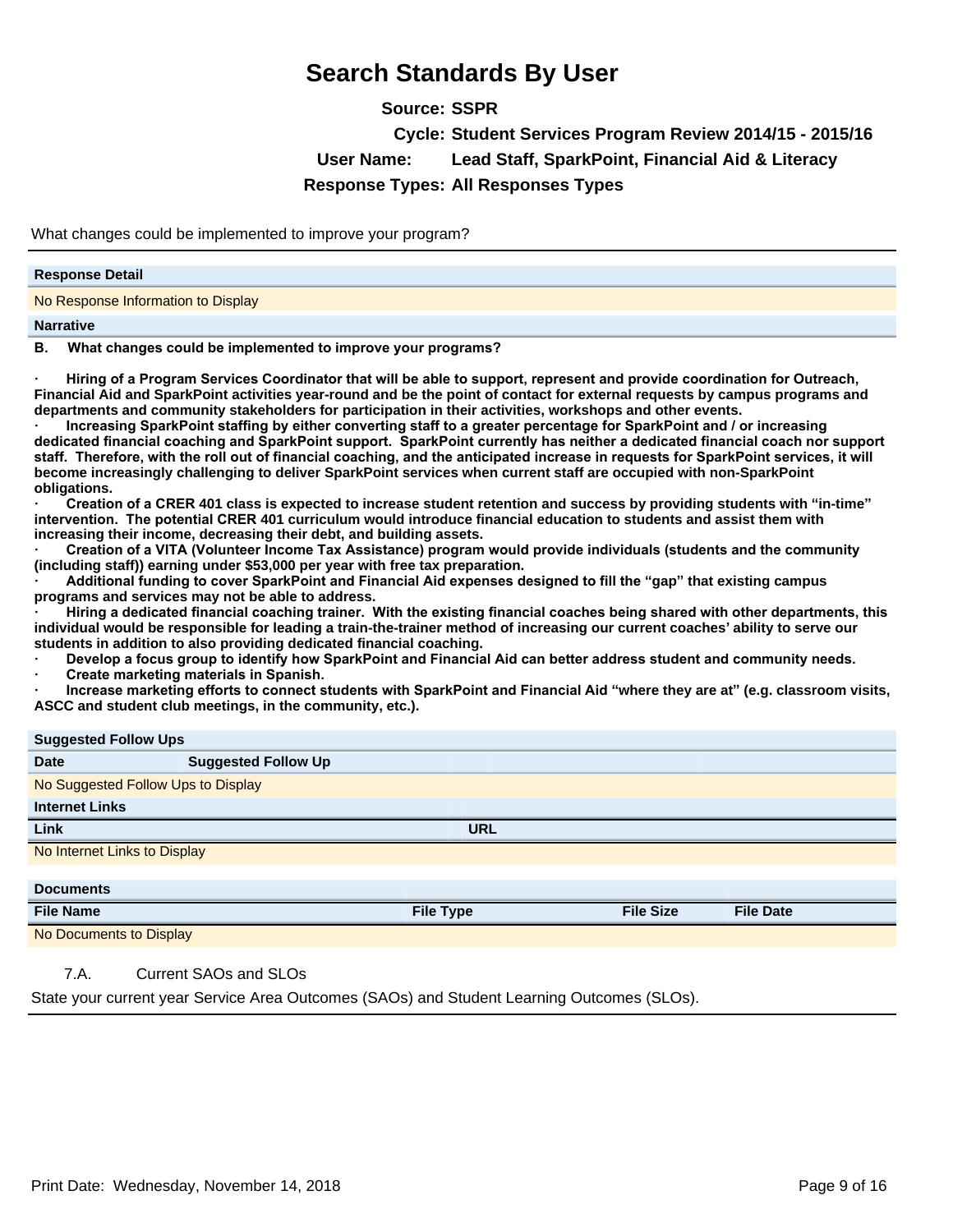**Source: SSPR Cycle: Student Services Program Review 2014/15 - 2015/16 User Name: Lead Staff, SparkPoint, Financial Aid & Literacy Response Types: All Responses Types**

| <b>Response Detail</b>                                                                                                    |  |  |  |  |
|---------------------------------------------------------------------------------------------------------------------------|--|--|--|--|
| No Response Information to Display                                                                                        |  |  |  |  |
| <b>Narrative</b>                                                                                                          |  |  |  |  |
| State your current year SAOs and SLOs.<br>А.                                                                              |  |  |  |  |
| 2014-2015 SAO<br>Financial Aid SAO 1: Develop and incorporate a workshop component into the financial aid appeal process. |  |  |  |  |
| Financial Aid SAO 2: Increase FAFSA application rate by 10% from the 2013-2014 to 2014-15 aid year.                       |  |  |  |  |
| SparkPoint SAO: Host Grand Opening of SparkPoint in February 2015                                                         |  |  |  |  |
| 2014-2015 SLO<br>Both Financial Aid and SparkPoint did not have an SLO for this cycle.                                    |  |  |  |  |
| <b>Suggested Follow Ups</b>                                                                                               |  |  |  |  |
| <b>Suggested Follow Up</b><br>Date                                                                                        |  |  |  |  |
| No Suggested Follow Ups to Display                                                                                        |  |  |  |  |
| <b>Internet Links</b>                                                                                                     |  |  |  |  |
| <b>URL</b><br>Link                                                                                                        |  |  |  |  |
| No Internet Links to Display                                                                                              |  |  |  |  |
|                                                                                                                           |  |  |  |  |
| <b>Documents</b>                                                                                                          |  |  |  |  |

**File Name File Type File Size File Date** No Documents to Display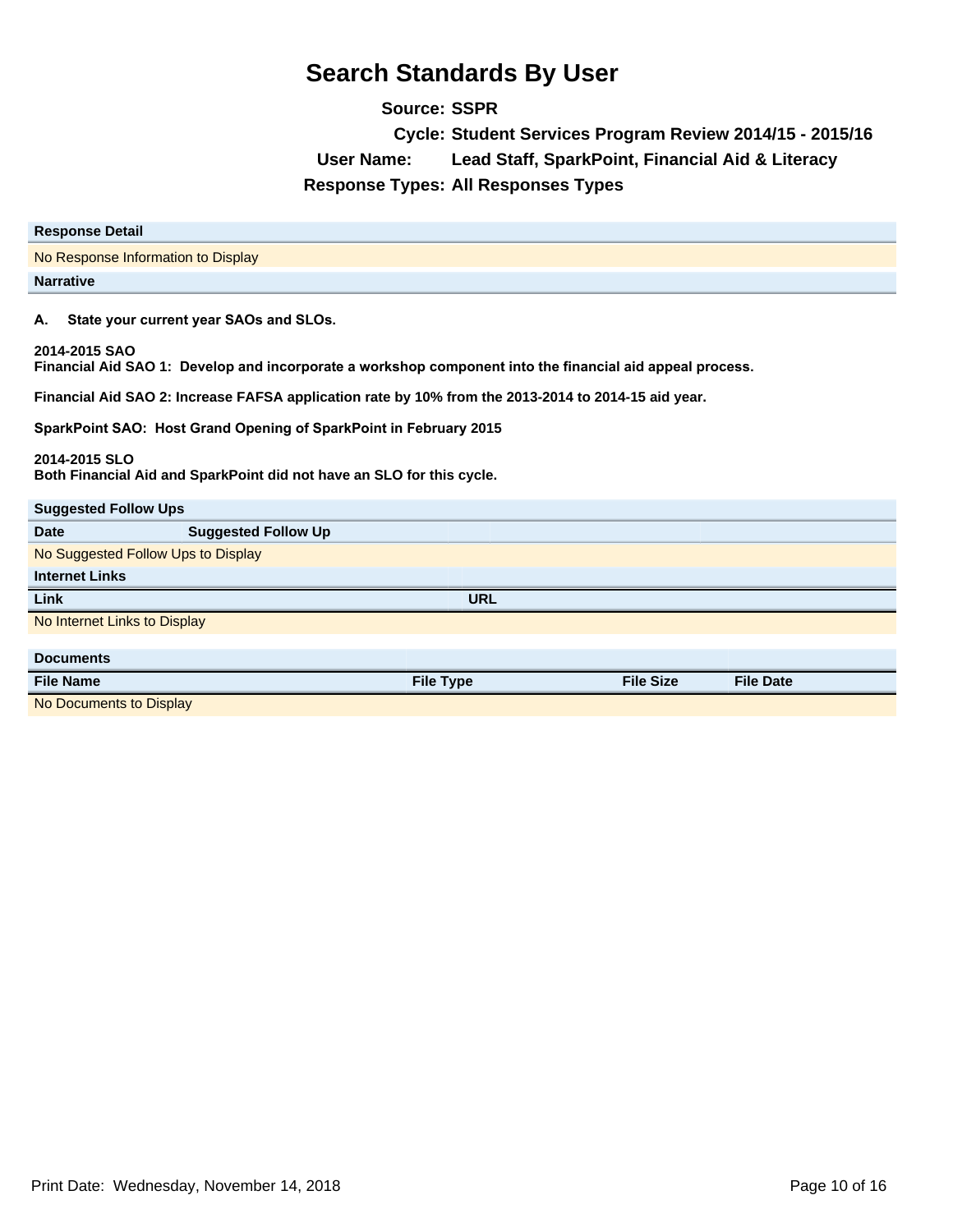**Source: SSPR**

**Cycle: Student Services Program Review 2014/15 - 2015/16 User Name: Lead Staff, SparkPoint, Financial Aid & Literacy Response Types: All Responses Types**

### 7.B. SAO Assessment Plan

Describe your program's SAO Assessment Plan.

#### **Response Detail**

No Response Information to Display

#### **Narrative**

**B.** Describe your program's SAO Assessment Plan.

Financial Aid SAO 1 Assessment: The SAO was achieved as a result of the successful development and implementation of a **Financial Aid Satisfactory Academic Progress Student Success Workshop as part of the appeal process in summer 2014.** 

Financial Aid SAO 2 Assessment Plan: The SAO assessment will compare prior-prior year FAFSA application totals to the most **recently completed aid year. Since students are able to apply retroactively through June 30 of the aid year, this measurement is always delayed until the next program review cycle.** 

SparkPoint SAO Assessment: Grand Opening occurred as scheduled and services are continuing to expand.

| <b>Suggested Follow Ups</b>  |                                    |                  |                  |                  |  |  |
|------------------------------|------------------------------------|------------------|------------------|------------------|--|--|
| <b>Date</b>                  | <b>Suggested Follow Up</b>         |                  |                  |                  |  |  |
|                              | No Suggested Follow Ups to Display |                  |                  |                  |  |  |
| <b>Internet Links</b>        |                                    |                  |                  |                  |  |  |
| Link                         |                                    | <b>URL</b>       |                  |                  |  |  |
| No Internet Links to Display |                                    |                  |                  |                  |  |  |
|                              |                                    |                  |                  |                  |  |  |
| <b>Documents</b>             |                                    |                  |                  |                  |  |  |
| <b>File Name</b>             |                                    | <b>File Type</b> | <b>File Size</b> | <b>File Date</b> |  |  |
| No Documents to Display      |                                    |                  |                  |                  |  |  |

7.C. SAO Assessment Results and Impact

Summarize the findings of your program's SAO Assessments. What are some improvements that have been, or can be, implemented as a result of SAO Assessment?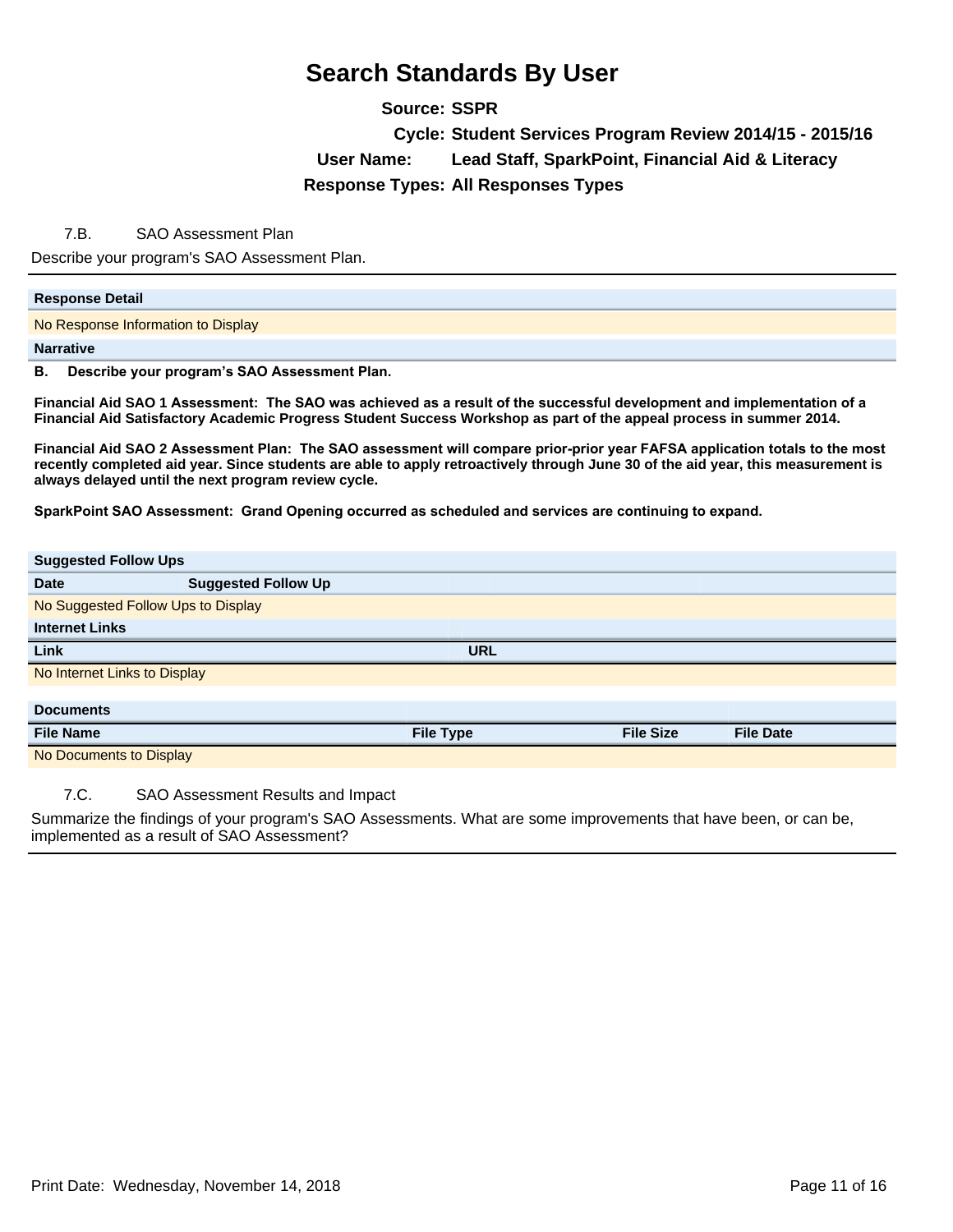**Source: SSPR Cycle: Student Services Program Review 2014/15 - 2015/16 User Name: Lead Staff, SparkPoint, Financial Aid & Literacy Response Types: All Responses Types**

**Response Detail**

No Response Information to Display

**Narrative**

**C.** Summarize the findings of your program's SAO Assessments

The results of the Financial Aid SAO 2 where not achieved. In prior years, there has consistently been at least a 10% increase in the application rate (number of total FAFSA applications submitted) from year to year. The total 2013-14 applications submitted **declined by .5% (n = -24).**

 **Unduplicated FAFSA Applications By Aid Year Aid Year Applications Processed Increase in Application from Prior Aid Year** 

 **Numeric Percentage 2006-2007 1354** 

 **2007-2008 1415 + 61 4.3% 2008-2009 1700 + 285 16.8% 2009-2010 2312 + 612 26.5% 2010-2011 3079 +767 24.9% 2011-2012 3861 +782 20.1% 2012-2013 4313 +452 11.7% 2013-2014 4289 -24 -.5% 2014-2015 3862\* As of 12/31/2014** 

**\*2014-15 application rate is as of 12/31/2013 (Qtr 4 of 6). Federal Student Aid will continue to process new FAFSA data through 6/30/2015. Not applicable for SparkPoint**

| <b>Suggested Follow Ups</b>  |                                    |                  |                  |                  |  |
|------------------------------|------------------------------------|------------------|------------------|------------------|--|
| <b>Date</b>                  | <b>Suggested Follow Up</b>         |                  |                  |                  |  |
|                              | No Suggested Follow Ups to Display |                  |                  |                  |  |
| <b>Internet Links</b>        |                                    |                  |                  |                  |  |
| <b>Link</b>                  |                                    | <b>URL</b>       |                  |                  |  |
| No Internet Links to Display |                                    |                  |                  |                  |  |
|                              |                                    |                  |                  |                  |  |
| <b>Documents</b>             |                                    |                  |                  |                  |  |
| <b>File Name</b>             |                                    | <b>File Type</b> | <b>File Size</b> | <b>File Date</b> |  |
| No Documents to Display      |                                    |                  |                  |                  |  |
| 7.D.                         | <b>SLO Assessment Plan</b>         |                  |                  |                  |  |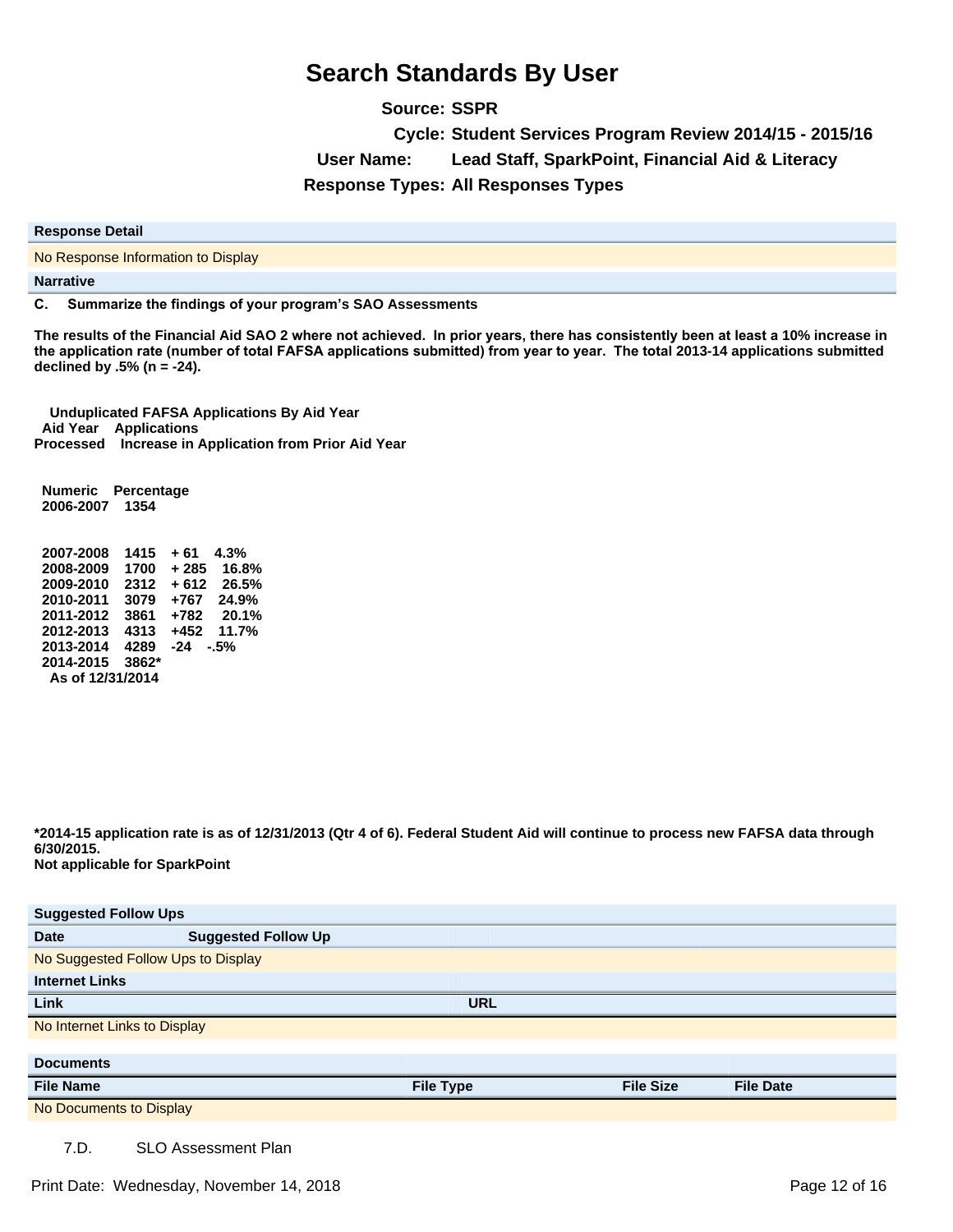**Source: SSPR Cycle: Student Services Program Review 2014/15 - 2015/16 User Name: Lead Staff, SparkPoint, Financial Aid & Literacy Response Types: All Responses Types**

Describe your program's SLO Assessment Plan.

| <b>Response Detail</b>             |
|------------------------------------|
| No Response Information to Display |
| <b>Narrative</b>                   |

D. What are some improvements that have been, or can be, implemented as a result of SAO Assessment?

**The Financial Aid Department will adjust its SAO for 2015-16 to measure increased application rate from year to year as a percentage of student headcount which will be more useful information for determining the impact of financial aid in-reach and outreach efforts, particularly during periods of flat or declining enrollment.** 

**Not applicable for SparkPoint**

| <b>Suggested Follow Ups</b>  |                                    |                  |                  |                  |  |  |
|------------------------------|------------------------------------|------------------|------------------|------------------|--|--|
| <b>Date</b>                  | <b>Suggested Follow Up</b>         |                  |                  |                  |  |  |
|                              | No Suggested Follow Ups to Display |                  |                  |                  |  |  |
| <b>Internet Links</b>        |                                    |                  |                  |                  |  |  |
| Link                         |                                    | <b>URL</b>       |                  |                  |  |  |
| No Internet Links to Display |                                    |                  |                  |                  |  |  |
|                              |                                    |                  |                  |                  |  |  |
| <b>Documents</b>             |                                    |                  |                  |                  |  |  |
| <b>File Name</b>             |                                    | <b>File Type</b> | <b>File Size</b> | <b>File Date</b> |  |  |
| No Documents to Display      |                                    |                  |                  |                  |  |  |

7.E. SLO Assessment Results and Impact

Summarize the findings of your program's SLO Assessments. What are some improvements that have been, or can be, implemented as a result of SLO Assessment?

| <b>Response Detail</b>             |                                                      |                  |                  |                  |  |  |
|------------------------------------|------------------------------------------------------|------------------|------------------|------------------|--|--|
| No Response Information to Display |                                                      |                  |                  |                  |  |  |
| <b>Narrative</b>                   |                                                      |                  |                  |                  |  |  |
| Е.                                 | Describe your program's SLO Assessment Plan.         |                  |                  |                  |  |  |
|                                    | Not applicable for both Financial Aid and SparkPoint |                  |                  |                  |  |  |
| <b>Suggested Follow Ups</b>        |                                                      |                  |                  |                  |  |  |
| <b>Date</b>                        | <b>Suggested Follow Up</b>                           |                  |                  |                  |  |  |
|                                    | No Suggested Follow Ups to Display                   |                  |                  |                  |  |  |
| <b>Internet Links</b>              |                                                      |                  |                  |                  |  |  |
| Link                               |                                                      | <b>URL</b>       |                  |                  |  |  |
|                                    | No Internet Links to Display                         |                  |                  |                  |  |  |
|                                    |                                                      |                  |                  |                  |  |  |
| <b>Documents</b>                   |                                                      |                  |                  |                  |  |  |
| <b>File Name</b>                   |                                                      | <b>File Type</b> | <b>File Size</b> | <b>File Date</b> |  |  |
| No Documents to Display            |                                                      |                  |                  |                  |  |  |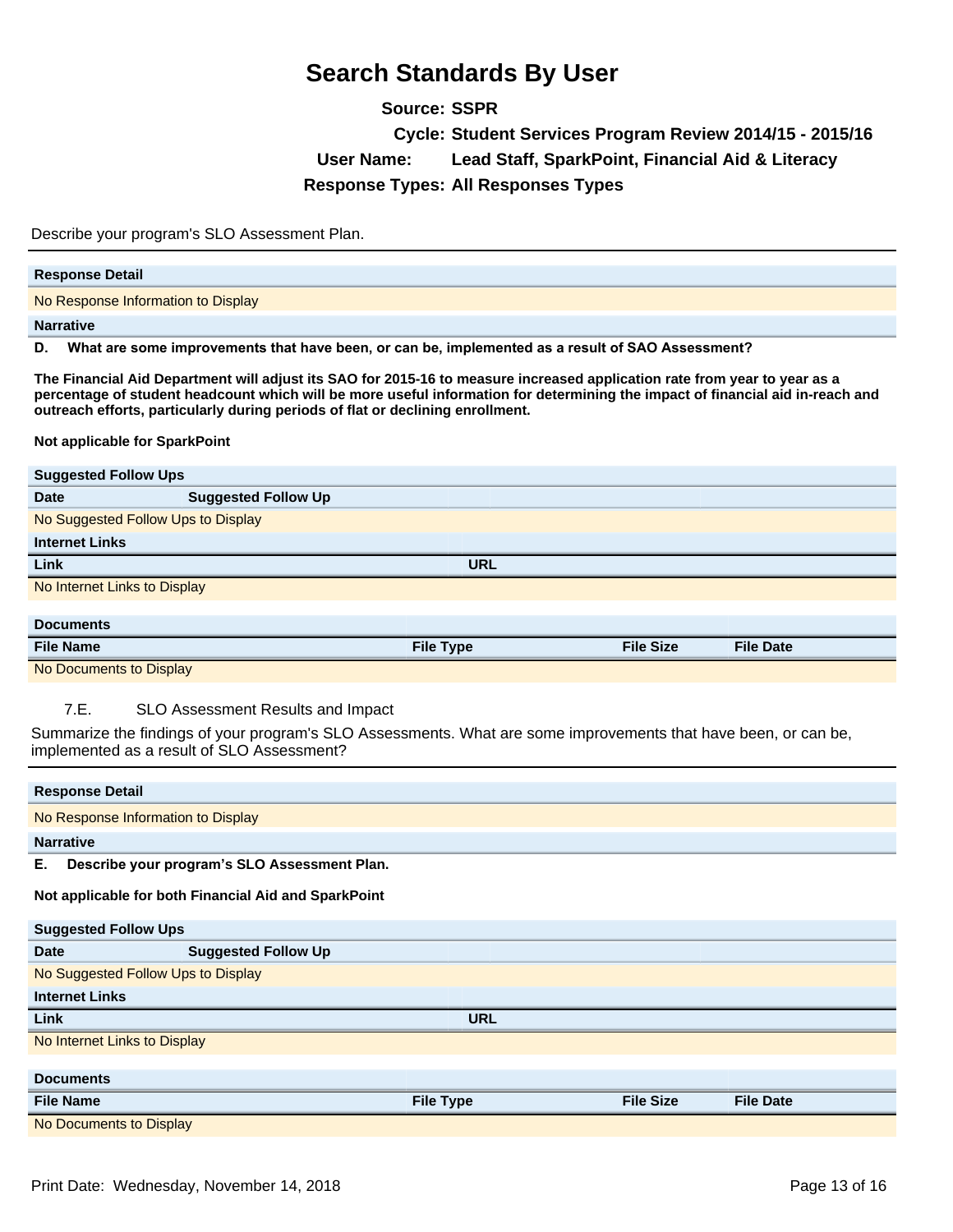**Source: SSPR Cycle: Student Services Program Review 2014/15 - 2015/16 User Name: Lead Staff, SparkPoint, Financial Aid & Literacy Response Types: All Responses Types**

**5 Looking Ahead**

7.F. SAOs and SLOs for the Next Review Cycle

State your SAOs and SLOs for the next review cycle. Describe how you will you address identified opportunities for improvement.

| <b>Response Detail</b>             |                                                           |                  |                  |                  |  |  |
|------------------------------------|-----------------------------------------------------------|------------------|------------------|------------------|--|--|
| No Response Information to Display |                                                           |                  |                  |                  |  |  |
| <b>Narrative</b>                   |                                                           |                  |                  |                  |  |  |
| F.                                 | Summarize the findings of your program's SLO Assessments. |                  |                  |                  |  |  |
|                                    | Not applicable for both Financial Aid and SparkPoint      |                  |                  |                  |  |  |
| <b>Suggested Follow Ups</b>        |                                                           |                  |                  |                  |  |  |
| Date                               | <b>Suggested Follow Up</b>                                |                  |                  |                  |  |  |
| No Suggested Follow Ups to Display |                                                           |                  |                  |                  |  |  |
| <b>Internet Links</b>              |                                                           |                  |                  |                  |  |  |
| Link                               |                                                           | <b>URL</b>       |                  |                  |  |  |
| No Internet Links to Display       |                                                           |                  |                  |                  |  |  |
|                                    |                                                           |                  |                  |                  |  |  |
| <b>Documents</b>                   |                                                           |                  |                  |                  |  |  |
| <b>File Name</b>                   |                                                           | <b>File Type</b> | <b>File Size</b> | <b>File Date</b> |  |  |
| No Documents to Display            |                                                           |                  |                  |                  |  |  |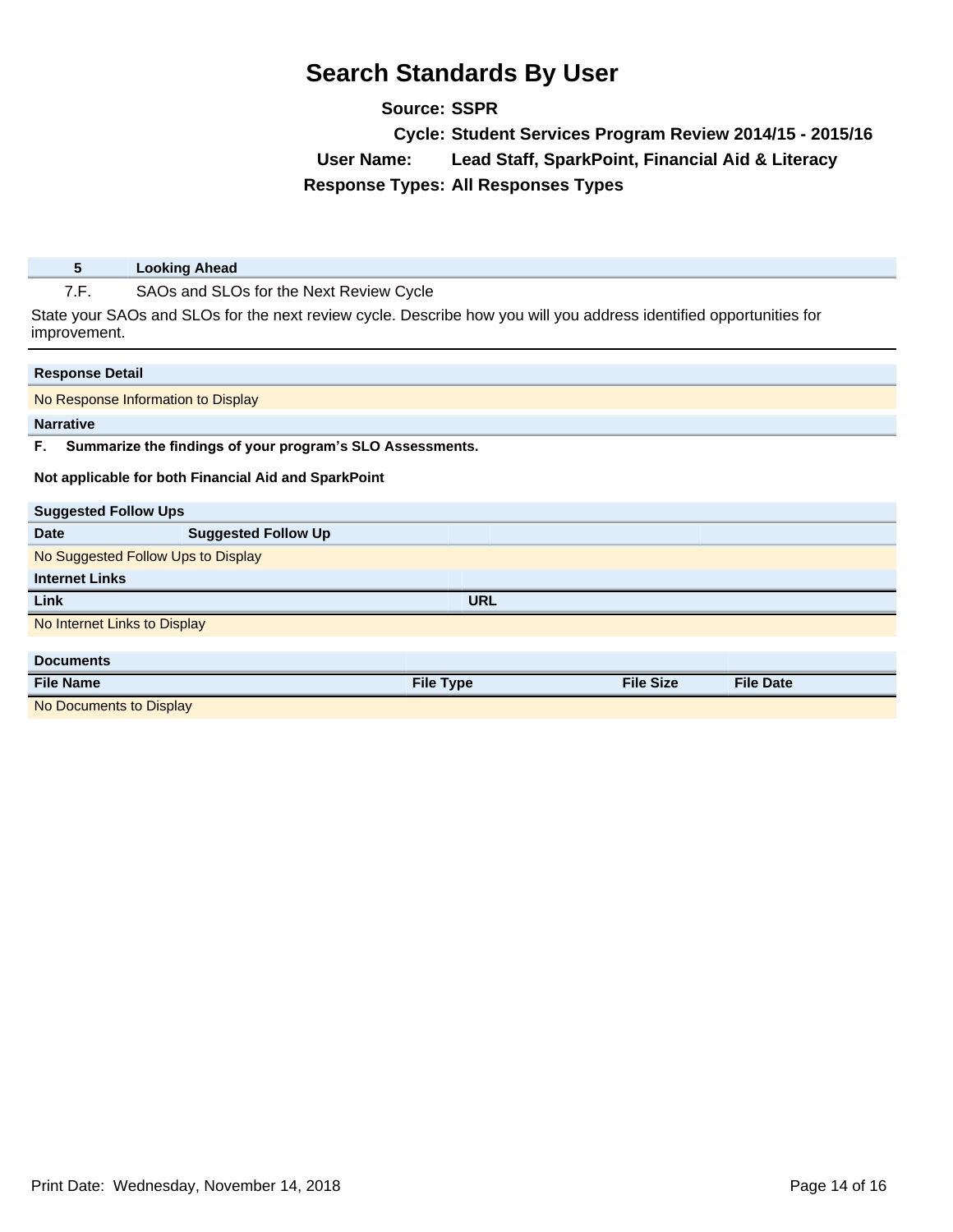**Source: SSPR Cycle: Student Services Program Review 2014/15 - 2015/16 User Name: Lead Staff, SparkPoint, Financial Aid & Literacy Response Types: All Responses Types**

#### 8 Personnel Projections

Describe your recent history requesting new staff positions. List the current and near-future new or replacement staff positions that you anticipate requesting. Identify the term or year in which you anticipate submitting the staffing request. If none are anticipated, please write "not applicable". (List only; no justification needed here.)

| <b>Response Detail</b>             |                                    |                  |                  |                  |  |  |
|------------------------------------|------------------------------------|------------------|------------------|------------------|--|--|
| No Response Information to Display |                                    |                  |                  |                  |  |  |
| <b>Narrative</b>                   |                                    |                  |                  |                  |  |  |
| There is no Narrative Entered.     |                                    |                  |                  |                  |  |  |
|                                    |                                    |                  |                  |                  |  |  |
| <b>Suggested Follow Ups</b>        |                                    |                  |                  |                  |  |  |
| <b>Date</b>                        | <b>Suggested Follow Up</b>         |                  |                  |                  |  |  |
|                                    | No Suggested Follow Ups to Display |                  |                  |                  |  |  |
| <b>Internet Links</b>              |                                    |                  |                  |                  |  |  |
| Link                               |                                    | <b>URL</b>       |                  |                  |  |  |
|                                    | No Internet Links to Display       |                  |                  |                  |  |  |
|                                    |                                    |                  |                  |                  |  |  |
| <b>Documents</b>                   |                                    |                  |                  |                  |  |  |
| <b>File Name</b>                   |                                    | <b>File Type</b> | <b>File Size</b> | <b>File Date</b> |  |  |
| No Documents to Display            |                                    |                  |                  |                  |  |  |

#### 9 Program Improvement Initiatives

How will you address the opportunities for improvement that you identified throughout the prior sections of this Program Review? What research or training will you need to accomplish these plans? What supplies, equipment, or facilities improvements do you need? Construct Planning Objectives (through the Associated Planning Objectives field below) that you intend to accomplish over the upcoming two-years. Be sure to add Action Plans and Resource Requests that will be needed in order to achieve your objectives.

|                                    | <b>Response Detail</b>             |                  |                  |                  |  |  |
|------------------------------------|------------------------------------|------------------|------------------|------------------|--|--|
|                                    | No Response Information to Display |                  |                  |                  |  |  |
| <b>Narrative</b>                   |                                    |                  |                  |                  |  |  |
| There is no Narrative Entered.     |                                    |                  |                  |                  |  |  |
|                                    |                                    |                  |                  |                  |  |  |
| <b>Suggested Follow Ups</b>        |                                    |                  |                  |                  |  |  |
| <b>Date</b>                        | <b>Suggested Follow Up</b>         |                  |                  |                  |  |  |
| No Suggested Follow Ups to Display |                                    |                  |                  |                  |  |  |
| <b>Internet Links</b>              |                                    |                  |                  |                  |  |  |
| <b>Link</b>                        |                                    | <b>URL</b>       |                  |                  |  |  |
| No Internet Links to Display       |                                    |                  |                  |                  |  |  |
|                                    |                                    |                  |                  |                  |  |  |
| <b>Documents</b>                   |                                    |                  |                  |                  |  |  |
| <b>File Name</b>                   |                                    | <b>File Type</b> | <b>File Size</b> | <b>File Date</b> |  |  |
| No Documents to Display            |                                    |                  |                  |                  |  |  |